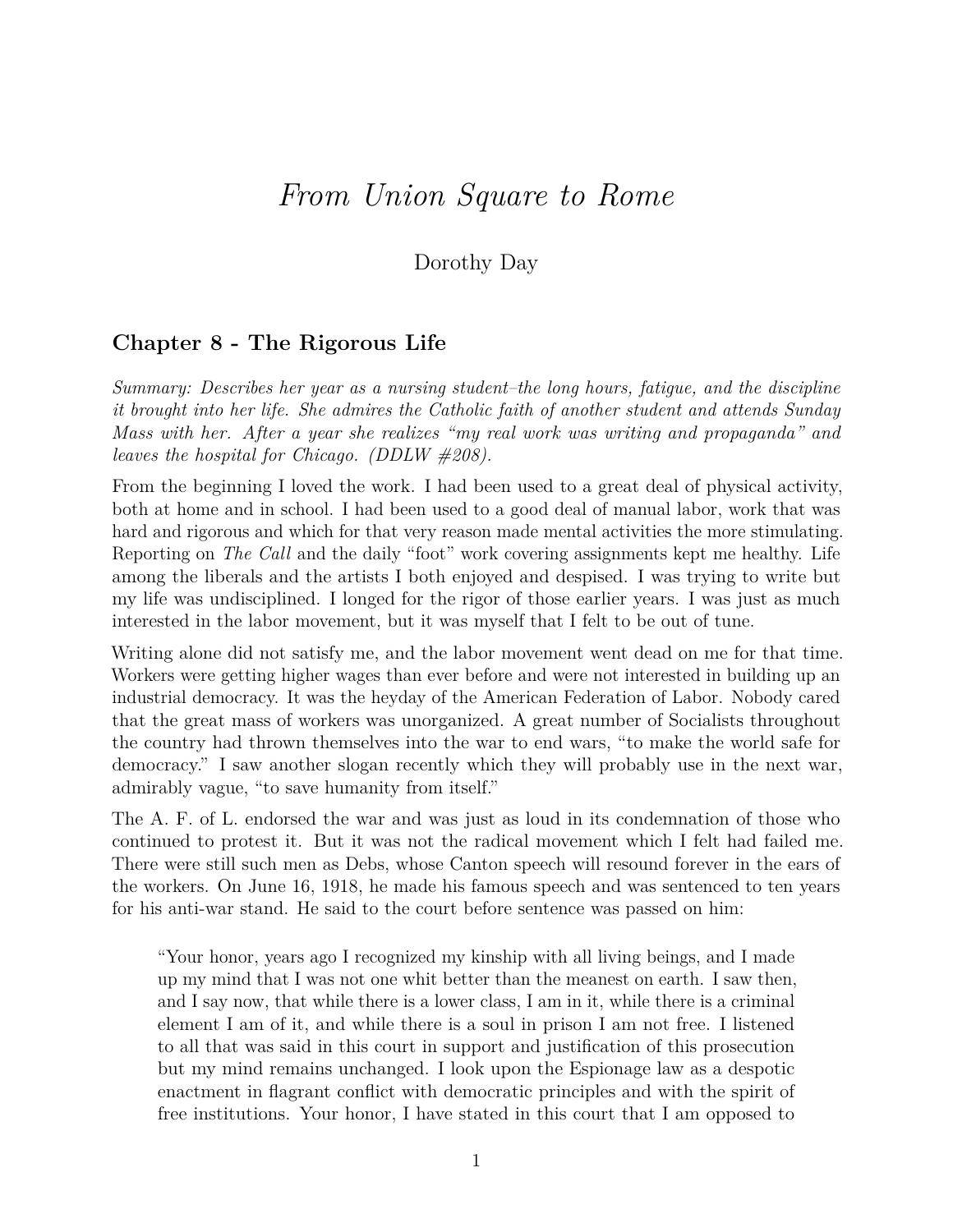the social system in which we live; that I believe in a fundamental change–but if possible by peaceable and orderly means. I am thinking this morning of the men in the mills and factories; of the men in the mines and on the railroads. I am thinking of the women who for a paltry wage are compelled to work out their barren lives; of the little children who in this system are robbed of their childhood and in their tender years are seized in the remorseless grasp of Mammon and forced into the industrial dungeons, there to feed the monster machines while they themselves are being starved and stunted, body and soul. I see them dwarfed and diseased and their little lives broken and blasted because in this high noon of our twentieth century Christian civilization money is still much more important than the flesh and blood of childhood. In very truth gold is god today and rules with pitiless sway in the affairs of men."

"In this country, the most favored beneath the bending skies, we have vast areas of the richest and most fertile soil, material resources in inexhaustible abundance, the most marvelous productive machinery on earth, and millions of eager workers ready to apply their labor to that machinery to produce in abundance for every man, woman and child and if there are still vast numbers of our people who are the victims of poverty and whose lives are an unceasing struggle all the way from youth to old age, until at last death comes to their rescue and stills their aching hearts and lulls these hapless victims to dreamless sleep, it is not the fault of the Almighty; it cannot be charged to nature, but it is due entirely to the outgrown social system in which we live that ought to be abolished not only in the interest of the toiling masses but in the higher interest of all humanity."

It was my great good fortune, one month after I began training in the hospital, that a Miss Adams entered and was given the room next to mine. She and I were the newest probationers so we worked together. She was almost thirty years old and had had to delay entering on account of the illness of her father and other family obligations. She was almost the oldest of the nurses in training and the fact that her vocation, as you might call it, had been delayed for so many years made her throw herself into the work with all the more intensity.

All that was necessary to enter training at that time was two years of high school. We supplied our own uniforms and textbooks for the first three months, but after that the hospital supplied both and paid us ten dollars a month. There were not more than a dozen probationers and since the training was severe quite a few dropped out. The work was hard, but Miss Adams brought to it a joy and enthusiasm that was contagious. She was a Catholic, and I was in such close association with her for the coming year that I came to admire her greatly and to associate all her natural goodness and ability with her Catholicism. She didn't go to Mass more than once a week, she never spoke of her faith. She had no Catholic literature in her room aside from her prayer book, and she didn't use that except on special occasions. She was the average kind of Catholic whose faith was so solid a part of her life that she didn't need to talk about it. I felt the healthiness of her soul. I felt that it was strong and vigorous, but she did not discuss it any more than she would discuss the health of her body. I began to go to Mass with her on Sunday mornings even though it meant going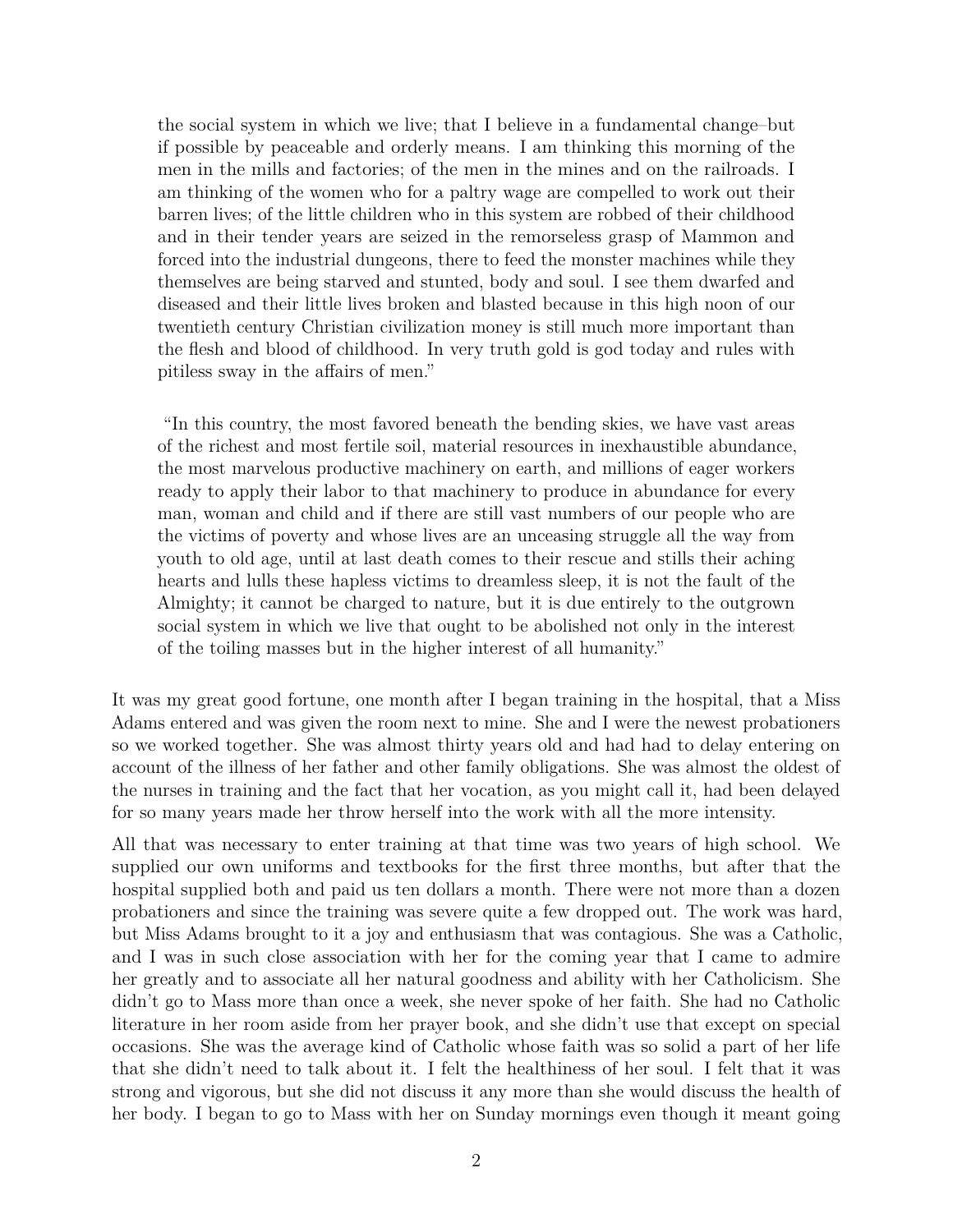without a few hours of much needed sleep. Mass was at five o'clock or five-thirty, and we worked from seven to seven with half a day off on Sunday and half a day during the week. We were supposed to have two hours off in the afternoon, but during those two hours there were classes.

Since so many nurses had enlisted for the Red Cross, often there was no more than one nurse to fifty patients. Even though we were probationers and not given very much responsibility, and there were ward maids and orderlies to take care of many of the disagreeable details, we had a great deal of physical labor. It was a city hospital and patients had to be very sick before they were admitted. We had to change each bed every day, bathe all our patients, rub them down with alcohol, dress bed sores, give out the medicines, attend demonstrations, and generally assist in the irrigations and injections, tappings for spinal and lung fluid, and all the other treatments for patients in the medical and receiving wards. I had my complete medical training during that year, but I had no experience on the surgical wards except a few months with fracture and tonsil cases.

My work was made happier by the companionship of Miss Adams. Sometimes we were on the same ward together or had adjoining wards. That was the year of the influenza epidemic, and we worked so hard that we fell unconscious into our beds at night and had to drag ourselves out of sleep in the morning. I had to take cold baths when I got up because if I got into warm water I fell asleep. Most of the nurses were keen and zealous over the work. We were all so busy we did not have time to suffer over the human misery we saw, although it was heart-breaking to see young people dying all around us of the flu. Often we had to prepare for the morgue as many as eight corpses a day.

Every morning we were expected to have our wards in order by ten o'clock, and it used to give me pleasure to see everyone cleaned and washed and neatly tucked under white counterpanes in the long rows. They were good patients because they were poor and did not expect too much. They were uncomplaining, and they accepted their suffering with stoicism. They did get good food and clean bedding. In the middle of the morning we gave everyone eggnogs, and in the male wards most of the men who were in the habit of drinking got a good stiff drink of whiskey in the eggnog. When they were well enough they used to help us in every way they could.

I liked the order of the life and the discipline. By contrast the life that I had been leading seemed disorderly and futile. I thought of the hours it took most women to do their housework and keep their children in order and wondered why our schools did not have courses in home making to make people more efficient in this regard. One of the things that this year in the hospital made me realize was that one of the hardest things in the world is to organize ourselves and discipline ourselves. If there was a bell that rang at six o'clock, if there was a program for the day laid out and one were forced by community discipline, one's life fell into efficient, orderly lines. One could accomplish not only what work was laid out but more besides. One got into the habit, in the hospital, of consistent, sustained effort and of disregarding fatigue, both physical and mental.

Before the year was up I took to writing again in brief half hours in the early morning and in the evening. Then I became restless and began rushing over to New York on my half days off looking for intellectual stimulus. After all, I felt that nursing was not my vocation and that